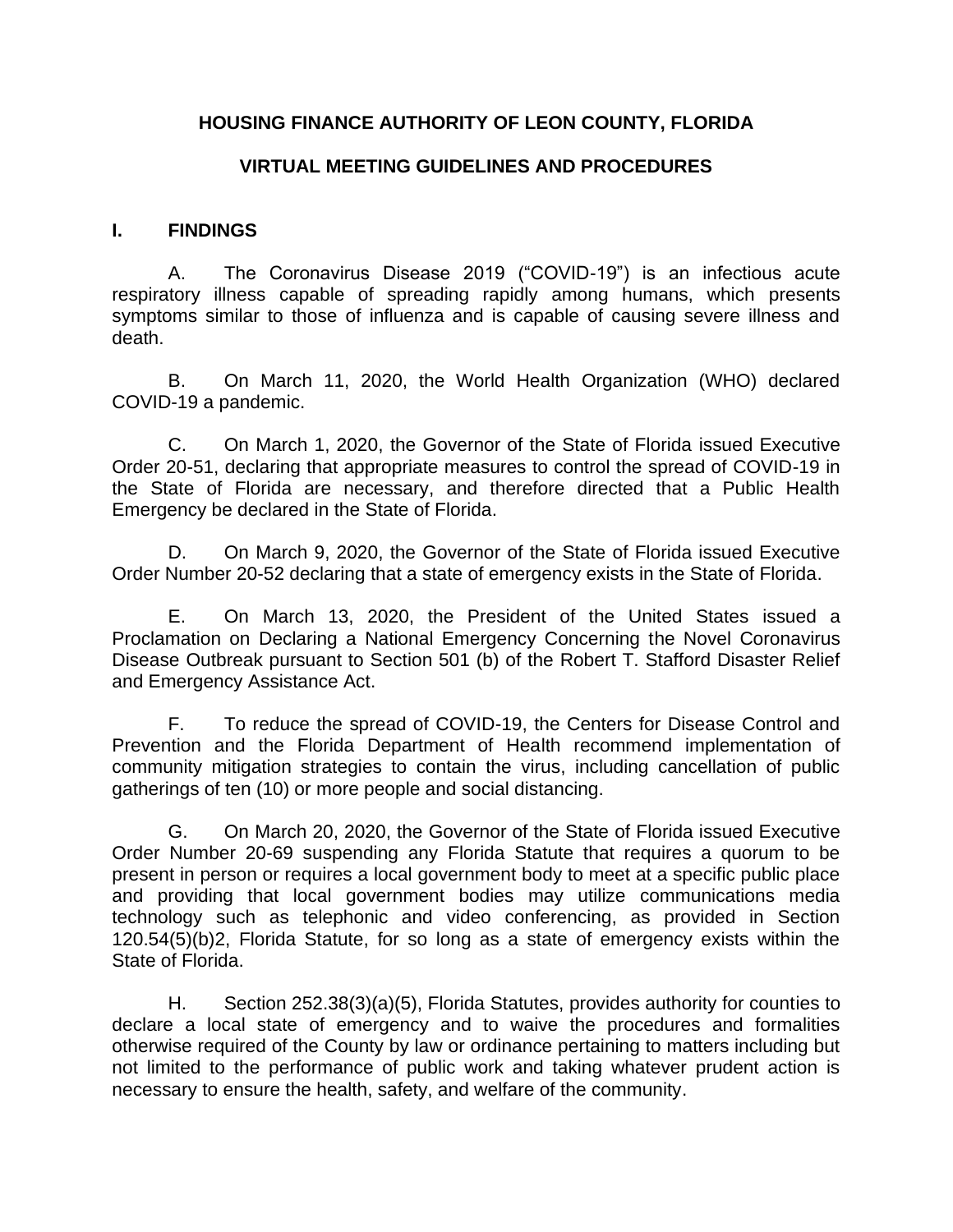I. On March 16, 2020, Leon County ("County") issued a Proclamation Declaring A Local State of Emergency COVID-19, which declared a Local State of Emergency within the boundaries of the County.

J. To implement the orders and recommendations of government entities and public health organizations regarding social distancing and the avoidance of public gatherings during the COVID-19 pandemic, to allow for the continuing conduct of public business and allowance of citizen participation, and to otherwise facilitate the use of communications media technology when permitted by state law, the Housing Finance Authority of Leon County, Florida desires to adopt policies and procedures related to the conduct of public meetings by Communications Media Technology, which policies and procedures are intended to facilitate the orderly and effective conduct of such meetings and to ensure compliance with Florida's "Government in the Sunshine Laws" and other applicable requirements pertaining to public meetings under Florida law.

## **II. DEFINITIONS**

As use herein, the following terms shall have the following meanings, unless the context clearly requires otherwise:

"Board" – Shall mean and refer to the Housing Finance Authority of Leon County, Florida.

"Communications Media Technology" or "CMT" – Shall mean the electronic transmission of printed matter, audio, full-motion video, freeze-frame video, compressed video, or digital video by any method available.

"County" – Shall mean Leon County, Florida.

"CMT Operator" – The Authority staff person or other individual designated to oversee and administer the specific CMT to be utilized in connection with a public meeting, including but not limited to the administration and operation of the features of any particular equipment, software, or platform used in connection with a meeting conducted through CMT.

#### **III. AUTHORIZATION**

The Board is hereby authorized to utilize CMT to conduct public meetings in accordance with the policies, procedures, and requirements established herein.

## **IV. CONDUCT OF MEETINGS BY COMMUNICATIONS MEDIA TECHNOLOGY**

A. Notice. The notice of any public meeting to be held via CMT shall be provided in the same manner as required for a non-CMT meeting, and shall plainly state that such meeting is to be conducted utilizing CMT and identify the specific type of CMT to be used. The notice shall describe how interested persons may attend and participate in the meeting (i.e. telephone number, link to connect to video conference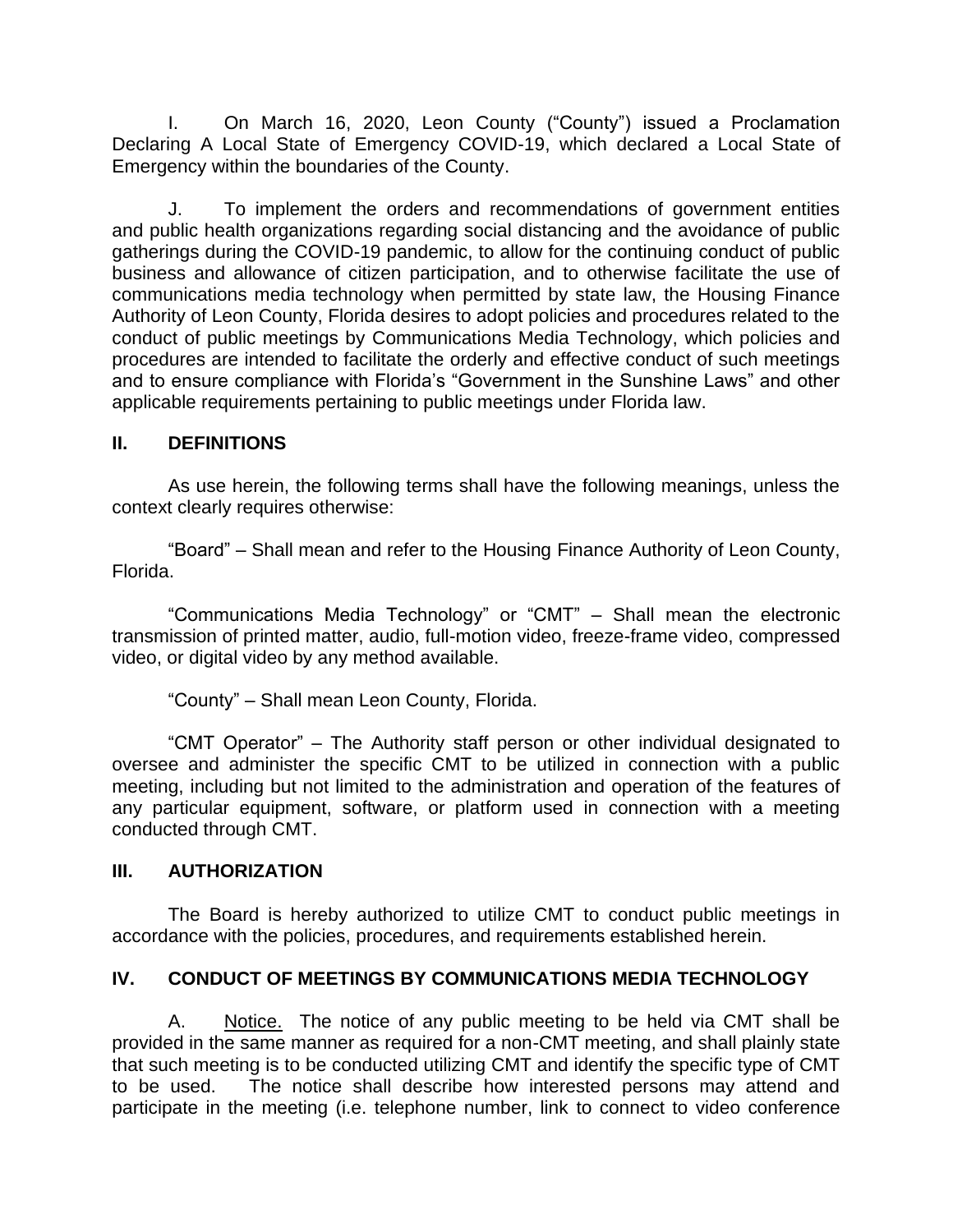session, etc.) and shall include the email address and telephone number of a designated individual to whom an interested person may call or write for additional information, assistance, or to whom materials for the Board's consideration may be submitted.

B. Form of Communications Media Technology. The Authority Administrator, or designee, shall designate one or more approved platforms (i.e. Zoom, WebEx, GoToMeeting, Skype, Conference Call, etc.) for the conduct of CMT. Given the current public health emergency and the need to safeguard the health, safety, and welfare of the public, County staff, and Board members, a physical meeting place for CMT meetings where the public can participate in the meeting will not be provided.

C. Quorum; Voting. The Board Chair or the CMT Operator shall ensure that a quorum is present through CMT before taking action on any item. To ensure accuracy, authenticity, and the presence of a quorum, all votes shall be conducted verbally by roll call.

D. Minutes; Recording. Minutes of all meetings conducted by CMT shall be kept in the same manner as required for a non-CMT meeting. Where practicable, all meetings conducted by CMT shall be recorded or otherwise captured by digital means.

- E. Public Participation.
	- 1. All public meetings to be conducted via CMT shall include one or more designated public comment periods when interested members of the public will be permitted to address the Board. Additionally, interested members of the public shall be permitted to speak on any item on the agenda or that otherwise comes before the board for official action at a Board meeting prior to a vote being held on any such item.
	- 2. Interested persons shall be permitted to address the Board upon being recognized by the Board Chair and/or the CMT Operator. To facilitate the orderly conduct of the meeting, the CMT Operator may "mute" or otherwise disable the lines of members of the public until such time as they are recognized to speak. Interested persons desiring to provide public comment should comply with the directions provided in the meeting notice, presented through CMT at the meeting, and/or otherwise described by the Board Chair and/or CMT Operator.
	- 3. The Board Chair may impose time limitations and such other reasonable conditions and restrictions on public comment as are provided for at a non-CMT meeting.